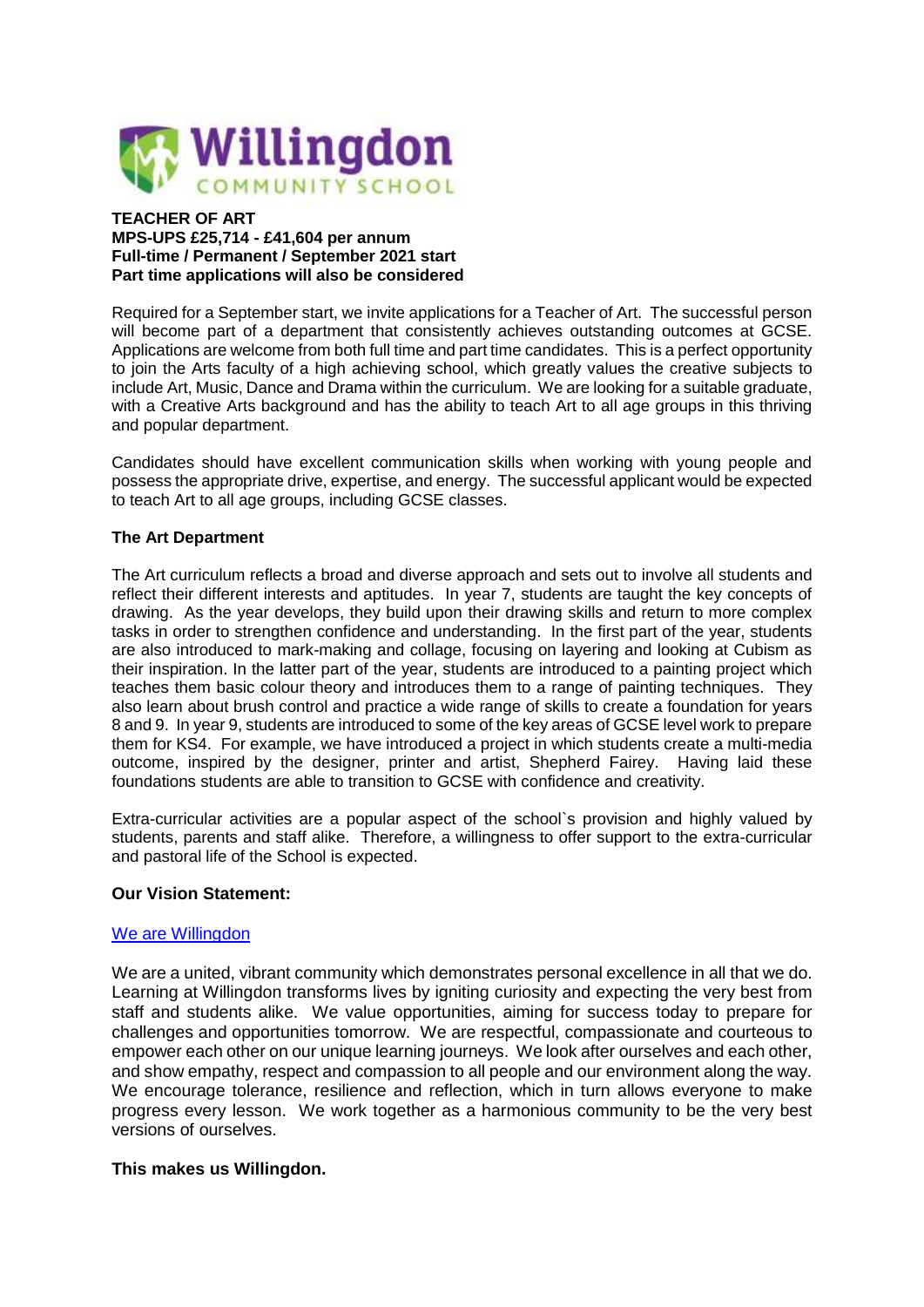**Willingdon Community School** Willingdon is a high-achieving and over-subscribed (NOR 1000), 11-16, comprehensive school serving the Eastbourne and Polegate area. We are committed to talent management and ensuring that all support and teaching staff are given the opportunity to develop and progress their careers. Our leadership team are receptive to constructive feedback and hold regular parent, staff and student voice sessions as well as google form entries to submit feedback. The school prides itself on putting staff and student wellbeing as a top priority and there are many initiatives which have been established to support this e.g. subsidising Benenden healthcare by 50% for all staff members to creating staff working parties to focus on key areas e.g. marking workload.

Examination results at GCSE are consistently high with students of all abilities making good progress and adding significant value, regardless of their starting point. In 2021, 74% of students achieved the Basics Match at Grade 4 in English and Maths. Despite covid, our attendance was significantly above national average.

The school is a leading member of a number of local educational groups and partnerships, such as the Eastbourne Schools Partnership (ESP) which brings many and varied learning opportunities to both teachers and students, particularly via our links with Eastbourne College. We are a member of the SSAT and have excellent links with outstanding schools up and down the country. These links bring cultural and intellectual capital to the school and enrich our CPD provision for staff at all levels.

**The CPD and talent management** of our staff is given a very high priority as we believe this is a vitally important part of improving outcomes for young people as well as invigorating teachers` passion for their areas. Willingdon is proud of its record in developing new teachers and on the quality of CPD more widely.

The school has an outstanding record for the quality and range of professional development opportunities it offers and takes pride in developing its staff as outstanding teachers and preparing them for the next steps in their careers. As well as being supported through inhouse programmes, aspiring leaders have access to: funded NPQ and Masters Qualifications; extended programmes in Durrington Research School; free access to the annual Research Ed conference in Kent; and leadership opportunities provided by the SSAT and ASCL.

# **Staff wellbeing is of paramount importance to us at Willingdon Community School. We can offer the successful candidate:**

- A clear purpose. We are here to develop personal excellence and help staff and students be the very best versions of themselves.
- Lots of opportunities to observe others and feedback. We don't grade lessons and feedback is developmental.
- Regular opportunities for staff voice directly to the Headteacher.
- On appointment, a full induction day is arranged to ensure you are supported with the transition to your new role.
- 50% off Benenden Health Care scheme.
- Opportunity to join Bupa Dental Plan which provides varying contributions to NHS and private dental services.
- Weekly staff fitness sessions.
- Regular Mindfulness sessions to enhance your work-life balance.
- We offer Mental Health First Aid to all staff which is a two day qualification.
- An Employee Assistance Programme via the County Council, this service is provided by 'Care First', they offer advice, information, emotional support and counselling.
- Annual Flu Vaccination is provided in the autumn term and paid for by the school.
- Access to the ESCC My Staff Shop which gives access to a wide range of tax efficient benefits and discounts from national and local businesses.